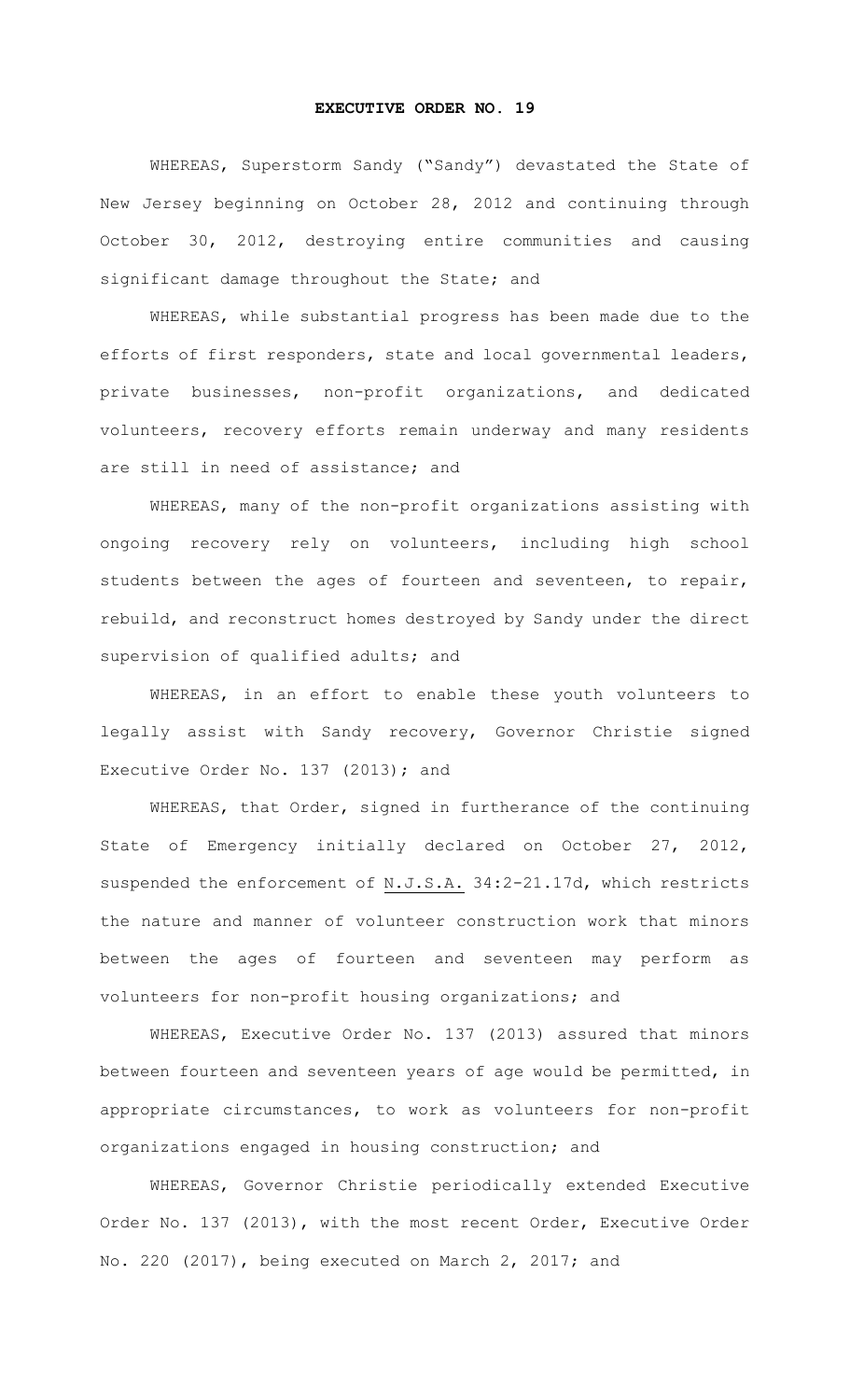WHEREAS, Executive Order No. 220 (2017), by its terms, expired on January 16, 2018; and

WHEREAS, since 2013, more than 4,000 youth volunteers have performed repair and construction work on Sandy-damaged homes in coordination with various non-profit organizations; and

WHEREAS, continuing to afford available youth volunteers with opportunities to engage in such repair and construction work, while maintaining all other safeguards that protect minors engaged in construction, will continue to help New Jerseyans return to their homes; and

WHEREAS, with the spring construction season about to commence, it is in the best interest of the State and all those impacted by Sandy to allow and encourage the continued efforts of youth volunteers;

NOW, THEREFORE, I, PHILIP D. MURPHY, Governor of the State of New Jersey, by virtue of the authority vested in me by the Constitution and by the Statutes of this State, do hereby ORDER and DIRECT:

1. Executive Order No. 220 (2017) is hereby continued and minors between fourteen and seventeen years of age shall be permitted to work as volunteers for non-profit organizations engaged in housing repair and construction, provided that all other provisions of N.J.S.A. 34:2-21.17d, and any other applicable law, rule, or regulation concerning the employment and protection of minors, shall remain in full force and effect.

2. The Commissioner of Labor and Workforce Development shall take all appropriate steps to effectuate this Order.

3. No municipality, county, or any other agency or political subdivision of this State shall enact or enforce any order, rule, regulation, ordinance, or resolution that will or

2